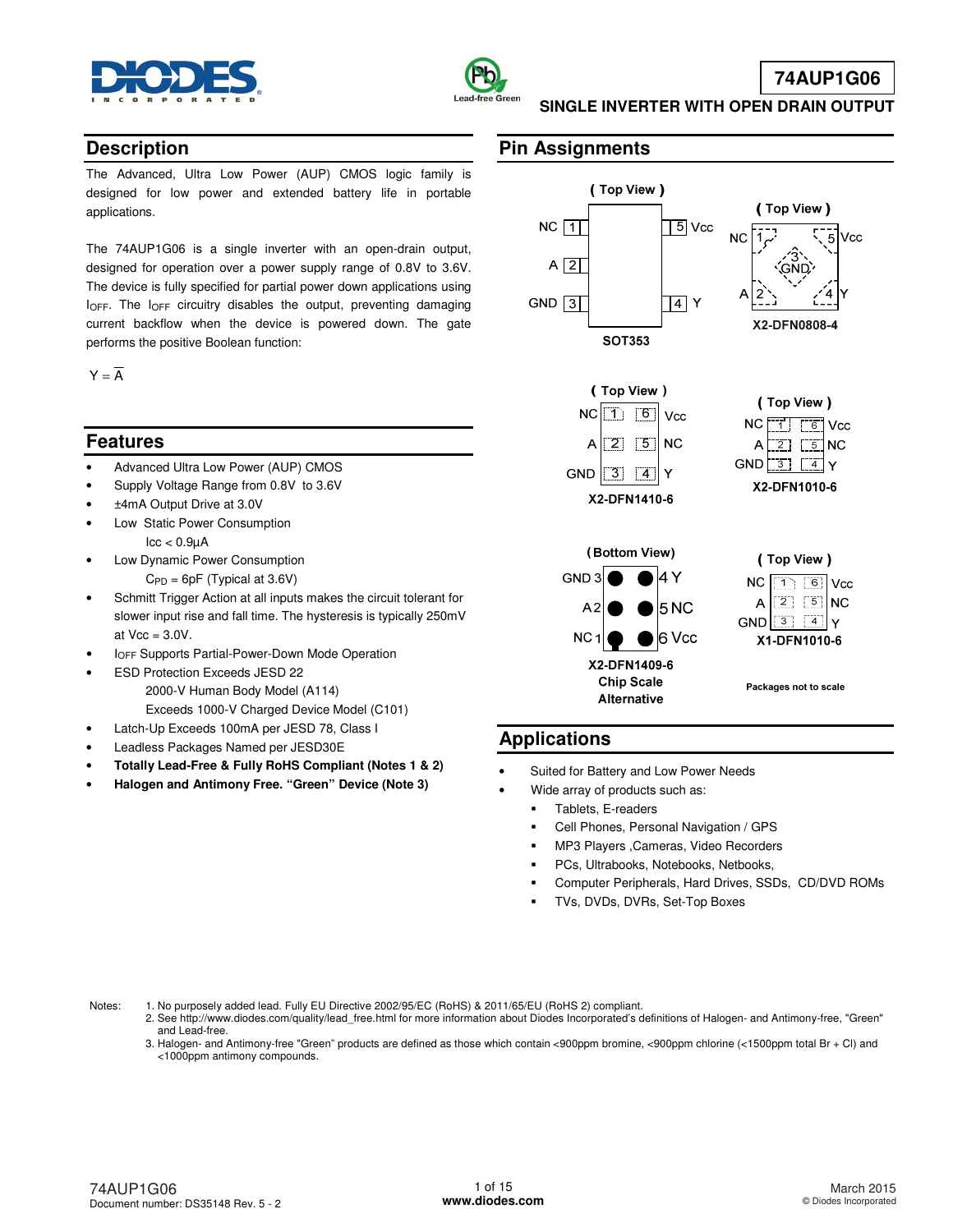

## **Ordering Information**



| <b>Device</b>         | Package         | Package                                | Package                                                       | 7" Tape and Reel  |                           |  |
|-----------------------|-----------------|----------------------------------------|---------------------------------------------------------------|-------------------|---------------------------|--|
|                       | Code            | (Notes 4 & 5)                          | <b>Size</b>                                                   | Quantity          | <b>Part Number Suffix</b> |  |
| 74AUP1G06SE-7         | <b>SE</b>       | SOT353                                 | $2.0$ mm x $2.0$ mm x $1.1$ mm<br>0.65 mm lead pitch          | 3,000/Tape & Reel | $-7$                      |  |
| 74AUP1G06FS3-7        | FS <sub>3</sub> | X2-DFN0808-4                           | $0.8$ mm x $0.8$ mm x $0.35$ mm<br>0.5 mm pad pitch (diamond) | 5,000/Tape & Reel | $-7$                      |  |
| <b>74AUP1G06FW5-7</b> | FW <sub>5</sub> | X1-DFN1010-6                           | $1.0$ mm x $1.0$ mm x $0.5$ mm<br>0.35 mm pad pitch           | 5,000/Tape & Reel | $-7$                      |  |
| 74AUP1G06FW4-7        | FW4             | X2-DFN1010-6                           | $1.0$ mm x $1.0$ mm x $0.4$ mm<br>0.35 mm pad pitch           | 5,000/Tape & Reel | $-7$                      |  |
| 74AUP1G06FX4-7        | FX4             | X2-DFN1409-6<br>Chip Scale Alternative | $.4$ mm x 0.9mm x 0.4mm<br>0.5 mm pad pitch                   | 5,000/Tape & Reel | -7                        |  |
| 74AUP1G06FZ4-7        | FZ4             | X2-DFN1410-6                           | $.4$ mm x 1.0mm x 0.4mm<br>0.5 mm pad pitch                   | 5,000/Tape & Reel | $-7$                      |  |

Notes: 4. Pad layout as shown on Diodes Inc. suggested pad layout document AP02001, which can be found on our website at

[http://www.diodes.com/datasheets/ap02001.pdf.](http://www.diodes.com/datasheets/ap02001.pdf) 

5. The taping orientation is located on our website at [http://www.diodes.com/datasheets/ap02007.pdf.](http://www.diodes.com/datasheets/ap02007.pdf) 

# **Pin Descriptions**

| <b>Pin Name</b> | <b>Function</b> |  |  |  |
|-----------------|-----------------|--|--|--|
| <b>NC</b>       | No Connection   |  |  |  |
|                 | Data Input      |  |  |  |
| <b>GND</b>      | Ground          |  |  |  |
|                 | Data Output     |  |  |  |
| Vcc             | Supply Voltage  |  |  |  |

# **Logic Diagram**



# **Function Table**

| <b>Inputs</b> | Output |
|---------------|--------|
|               |        |
|               |        |
|               |        |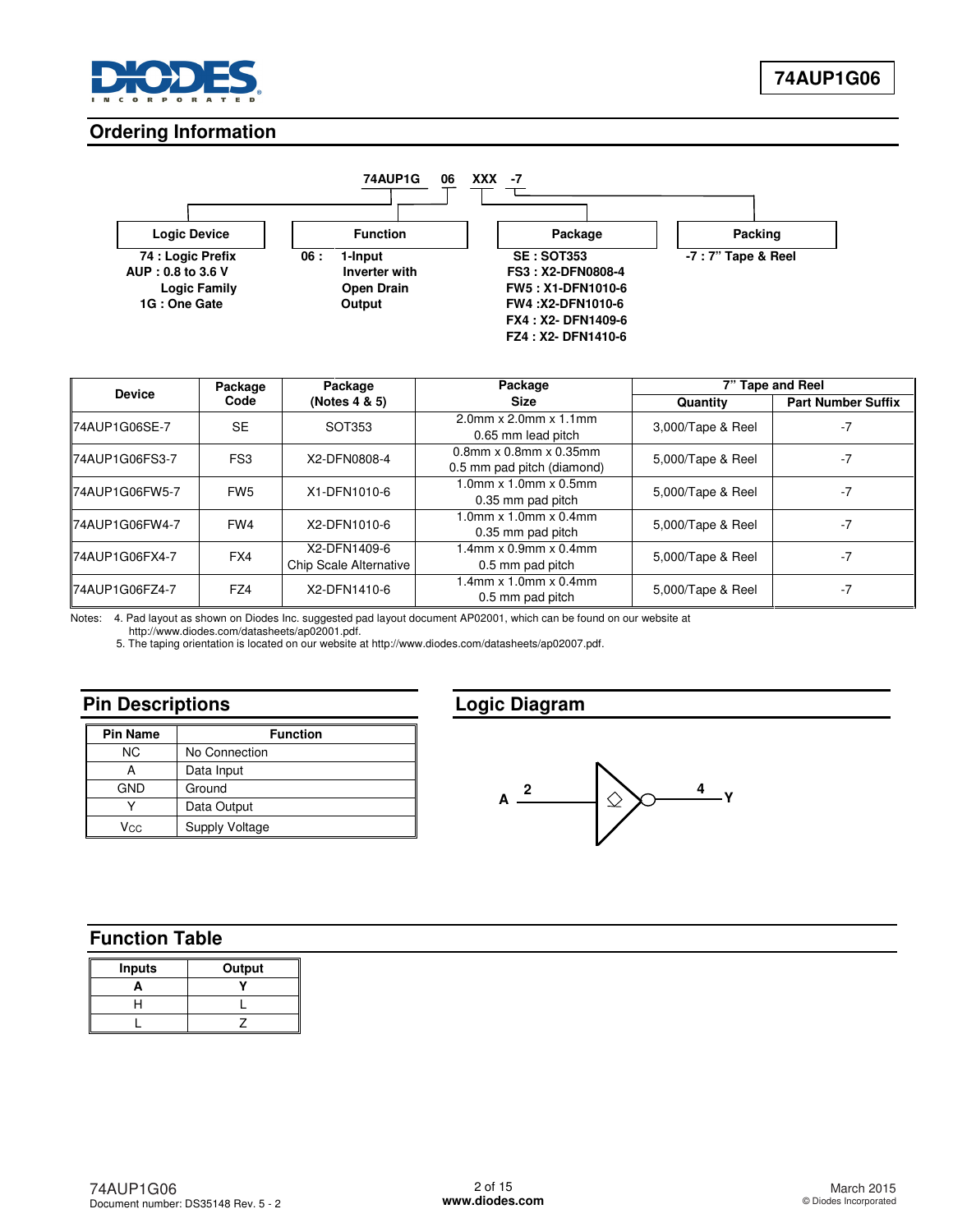

# Absolute Maximum Ratings (Notes 6 & 7) (@T<sub>A</sub> = +25 °C, unless otherwise specified.)

| Symbol                    | <b>Parameter</b>                                | Rating           | Unit |
|---------------------------|-------------------------------------------------|------------------|------|
| ESD HBM                   | Human Body Model ESD Protection                 | 2                | kV   |
| ESD CDM                   | Charged Device Model ESD Protection             |                  | kV   |
| $V_{\rm CC}$              | Supply Voltage Range                            | $-0.5$ to $+4.6$ | v    |
| V <sub>1</sub>            | Input Voltage Range                             | $-0.5$ to $+4.6$ | V    |
| $V_{0}$                   | Voltage Applied to Output in High or Low State  | $-0.5$ to $+4.6$ | V    |
| lικ                       | Input Clamp Current $V_1 < 0$                   | 50               | mA   |
| <b>I</b> ok               | Output Clamp Current ( $VO < 0$ )               | 50               | mA   |
| lo.                       | Continuous Output Current ( $VO = 0$ to $VCC$ ) | ±20              | mA   |
| Icc                       | Continuous Current Through V <sub>CC</sub>      | 50               | mA   |
| <b>IGND</b>               | Continuous Current Through GND                  | $-50$            | mA   |
| T,                        | <b>Operating Junction Temperature</b>           | $-40$ to $+150$  | °C   |
| $\mathsf{T}_{\text{STG}}$ | Storage Temperature                             | $-65$ to $+150$  | °C   |

Notes: 6. Stresses beyond the absolute maximum may result in immediate failure or reduced reliability. These are stress values and device operation should be within recommend values.

 7. Forcing the maximum allowed voltage could cause a condition exceeding the maximum current or conversely forcing the maximum current could cause a condition exceeding the maximum voltage. The ratings of both current and voltage must be maintained within the controlled range.

# **Recommended Operating Conditions** (Note 8) (@T<sub>A</sub> = +25℃, unless otherwise specified.)

| Symbol              |                                                                      | <b>Parameter</b>       | Min         | <b>Max</b> | <b>Unit</b> |
|---------------------|----------------------------------------------------------------------|------------------------|-------------|------------|-------------|
| $V_{\rm CC}$        | <b>Operating Voltage</b>                                             |                        | 0.8         | 3.6        | v           |
| V <sub>1</sub>      | Input Voltage                                                        |                        | $\mathbf 0$ | 3.6        | V           |
| $V_{\rm O}$         | Output Voltage                                                       |                        | 0           | 3.6        | V           |
|                     |                                                                      | $V_{CC} = 0.8V$        |             | 20         | μA          |
|                     | Low-Level Output Current                                             | $V_{\rm CC} = 1.1V$    |             | 1.1        |             |
|                     |                                                                      | $V_{\rm CC} = 1.4V$    |             | 1.7        | mA          |
| $I_{OL}$            |                                                                      | $V_{CC} = 1.65V$       |             | 1.9        |             |
|                     |                                                                      | $V_{\rm GC} = 2.3V$    |             | 3.1        |             |
|                     |                                                                      | $V_{\text{CC}} = 3.0V$ |             | 4          |             |
| $\Delta t/\Delta V$ | Input Transition Rise or Fall Rate<br>$V_{\text{CC}} = 0.8V$ to 3.6V |                        |             | 200        | ns/V        |
| <b>TA</b>           | <b>Operating Free-Air Temperature</b>                                |                        | -40         | 125        | °C          |

Note: 8. Unused inputs should be held at  $V_{CC}$  or Ground.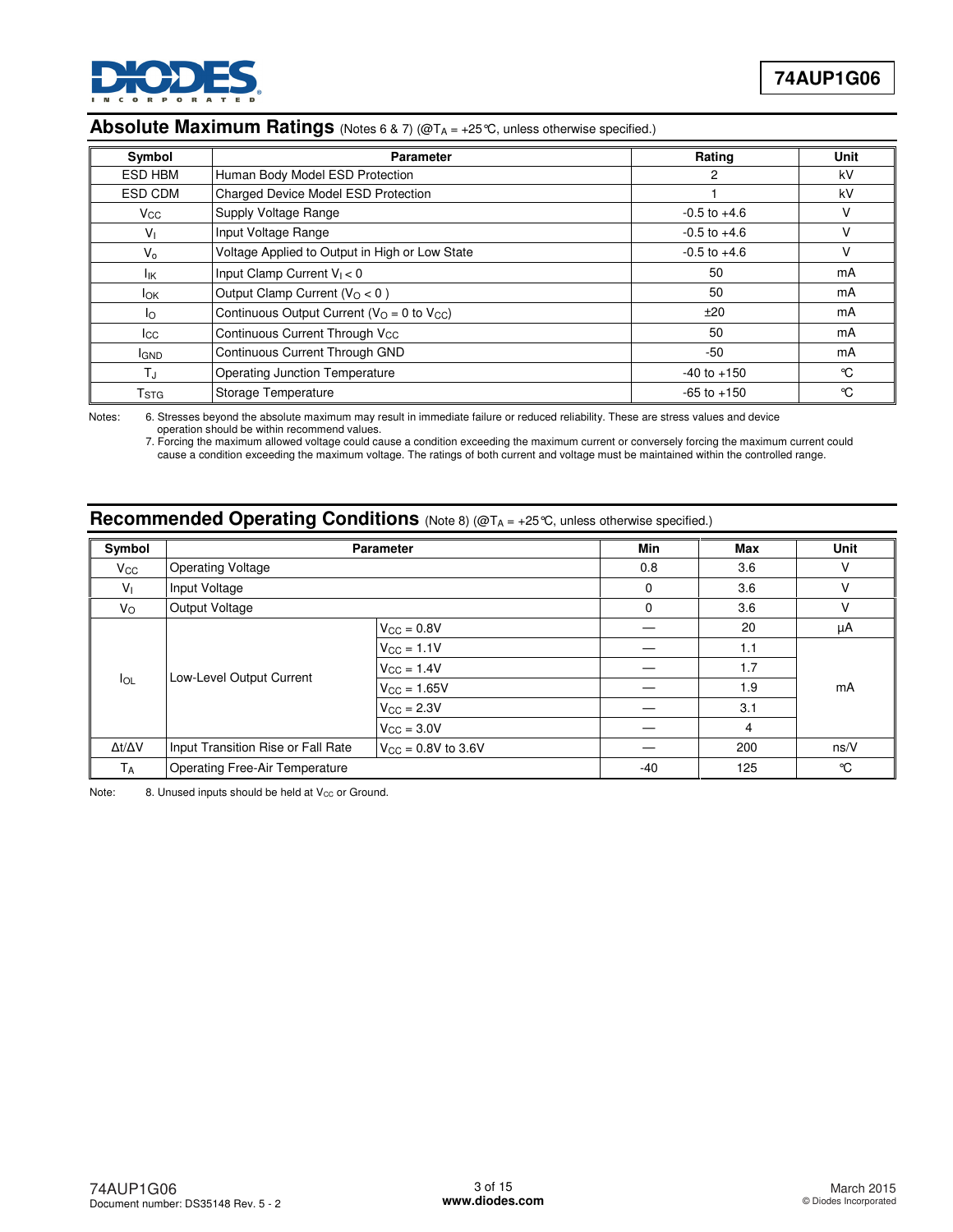

# Electrical Characteristics (@T<sub>A = +25</sub>°C, unless otherwise specified.)

| Symbol                    | Parameter                                  | <b>Test Conditions</b>                        |                | $T_A = +25$ °C              |                      | $\overline{T_A}$ = -40 °C to +85 °C |                      | Unit   |
|---------------------------|--------------------------------------------|-----------------------------------------------|----------------|-----------------------------|----------------------|-------------------------------------|----------------------|--------|
|                           |                                            |                                               | $V_{\rm cc}$   | Min                         | Max                  | Min                                 | Max                  |        |
|                           |                                            |                                               | 0.8V to 1.65V  | $0.80 \times V_{CC}$        |                      | $0.80 \times V_{CC}$                |                      |        |
|                           |                                            |                                               | 1.65V to 1.95V | $0.65 \times V_{CC}$        |                      | $0.65 \times V_{CC}$                |                      | $\vee$ |
| $V_{IH}$                  | High-Level Input Voltage                   |                                               | 2.3V to 2.7V   | 1.6                         |                      | 1.6                                 |                      |        |
|                           |                                            |                                               | 3.0V to 3.6V   | 2.0                         |                      | 2.0                                 |                      |        |
|                           |                                            |                                               | 0.8V to 1.65V  | $\equiv$                    | $0.30 \times V_{CC}$ |                                     | $0.30 \times V_{CC}$ |        |
|                           |                                            | $\overline{\phantom{0}}$                      | 1.65V to 1.95V | $\overline{\phantom{0}}$    | $0.35 \times V_{CC}$ |                                     | $0.35 \times V_{CC}$ | $\vee$ |
| $V_{IL}$                  | Low-Level Input Voltage                    |                                               | 2.3V to 2.7V   | $\overline{\phantom{0}}$    | 0.7                  |                                     | 0.7                  |        |
|                           |                                            |                                               | 3.0V to 3.6V   | $\qquad \qquad$             | 0.9                  | $\overline{\phantom{0}}$            | 0.9                  |        |
|                           |                                            | $I_{OL} = 20 \mu A$                           | 0.8V to 3.6V   |                             | 0.1                  |                                     | 0.1                  |        |
|                           |                                            | $I_{OL} = 1.1mA$                              | 1.1V           |                             | $0.3 \times V_{CC}$  | $\overline{\phantom{m}}$            | $0.3 \times V_{CC}$  |        |
|                           |                                            | $I_{OL} = 1.7mA$                              | 1.4V           | $\equiv$                    | 0.31                 |                                     | 0.37                 |        |
|                           |                                            | $I_{OL} = 1.9mA$                              | 1.65V          |                             | 0.31                 |                                     | 0.35                 |        |
| $V_{OL}$                  | Low-Level Output Voltage                   | $I_{OL} = 2.3mA$                              |                | $\overline{\phantom{0}}$    | 0.31                 | $\overline{\phantom{0}}$            | 0.33                 | V      |
|                           |                                            | $I_{OL} = 3.1mA$                              | 2.3V           |                             | 0.44                 |                                     | 0.45                 |        |
|                           |                                            | $I_{OL} = 2.7mA$                              |                | $\qquad \qquad$             | 0.31                 | $\overline{\phantom{0}}$            | 0.33                 |        |
|                           |                                            | $I_{OL} = 4mA$                                | 3V             | $\equiv$                    | 0.44                 |                                     | 0.45                 |        |
|                           |                                            | A or B Input                                  |                |                             |                      |                                     |                      |        |
| $\mathbf{I}_{\mathbf{L}}$ | Input Current                              | $V_1 =$ GND to 3.6V                           | 0V to 3.6V     |                             | ± 0.1                |                                     | $\pm$ 0.5            | μA     |
| $I_{\text{OFF}}$          | Power Down Leakage<br>Current              | $V_1$ or $V_0 = 0V$ to 3.6V                   | 0V             | —                           | ± 0.2                |                                     | ± 0.5                | μA     |
| $I_{OZ}$                  | Z State<br>Leakage Current                 | $V_0 = 3.6V$<br>$V_i = 3.6V$                  | 3.6V           |                             | ± 0.2                |                                     | ± 0.5                | μA     |
| $\Delta I_{\text{OFF}}$   | Delta Power Down<br>Leakage Current        | $V_1$ or $V_0 = 0V$ to 3.6V                   | 0V to 0.2V     |                             | 0.2                  |                                     | 0.6                  | μA     |
| $I_{\rm CC}$              | Supply Current                             | $V_1$ = GND or $V_{CC}$ ,<br>$I_{\Omega} = 0$ | 0.8Vto 3.6V    |                             | 0.5                  |                                     | 0.9                  | μA     |
| $\Delta I_{\text{CC}}$    | <b>Additional Supply Current</b>           | Input at V <sub>cc</sub> -0.6V                | 3.3V           |                             | 40                   |                                     | 50                   | μA     |
|                           |                                            |                                               |                | $T_A = -40$ °C to $+125$ °C |                      |                                     |                      |        |
| Symbol                    | Parameter                                  | <b>Test Conditions</b>                        | $V_{\rm CC}$   | Min                         |                      | Max                                 |                      | Unit   |
|                           |                                            | $\overline{\phantom{0}}$                      | 0V to 1.65V    | $0.80 \times V_{CC}$        |                      |                                     |                      |        |
|                           |                                            |                                               |                |                             |                      |                                     |                      |        |
|                           | High-Level Input                           | —                                             | 1.65V to 1.95V | $0.70 \times V_{CC}$        |                      | $\overline{\phantom{0}}$            |                      |        |
| V <sub>IH</sub>           | Voltage                                    | $\qquad \qquad -$                             | 2.3V to 2.7 V  | 1.6                         |                      |                                     |                      | V      |
|                           |                                            | $\overline{\phantom{0}}$                      | 3.0 V to 3.6V  | 2.0                         |                      |                                     |                      |        |
|                           |                                            | —                                             | 0.8V to 1.65V  | $\overline{\phantom{0}}$    |                      |                                     |                      |        |
|                           |                                            | $\overline{\phantom{0}}$                      | 1.65V to 1.95V |                             |                      | $0.25 \times V_{CC}$                |                      |        |
| $V_{IL}$                  | Low-Level Input<br>Voltage                 |                                               | 2.3V to 2.7V   |                             |                      | $0.35 \times V_{CC}$<br>0.7         |                      | V      |
|                           |                                            |                                               |                | —                           |                      |                                     |                      |        |
|                           |                                            |                                               | 3.0V to 3.6V   |                             |                      | 0.9<br>0.11                         |                      |        |
|                           |                                            | $I_{OL} = 20 \mu A$                           | 0.8V to 3.6V   |                             |                      |                                     |                      |        |
|                           |                                            | $I_{OL} = 1.1 \text{mA}$                      | 1.1V           |                             |                      | $0.3 \times V_{CC}$<br>0.41         |                      |        |
|                           |                                            | $I_{OL} = 1.7mA$                              | 1.4V           |                             |                      | 0.39                                |                      |        |
| $V_{OL}$                  | Low-Level Output<br>Voltage                | $I_{OL} = 1.9mA$                              | 1.65V          |                             |                      |                                     |                      | $\vee$ |
|                           |                                            | $I_{OL} = 2.3mA$                              | 2.3V           |                             |                      | 0.36                                |                      |        |
|                           |                                            | $I_{OL} = 3.1mA$                              |                |                             |                      | 0.50                                |                      |        |
|                           |                                            | $I_{OL} = 2.7mA$                              | 3V             |                             |                      | 0.36                                |                      |        |
|                           |                                            | $I_{OL} = 4mA$                                |                |                             |                      | 0.50                                |                      |        |
| ΙĻ.                       | Input Current                              | A or B Input<br>$V_1$ = GND to 3.6V           | 0V to 3.6V     |                             |                      | ± 0.75                              |                      | μA     |
| $I_{\text{OFF}}$          | Power Down<br>Leakage Current              | $V_1$ or $V_0 = 0V$ to 3.6V                   | 0V             |                             |                      | ± 3.5                               |                      | μA     |
| $I_{OZ}$                  | Z State<br>Leakage Current                 | $V_0 = 3.6V$<br>$V_i = 3.6V$                  | 3.6V           |                             |                      | ± 1.5                               |                      | μA     |
| $\Delta I_{\text{OFF}}$   | Delta Power Down<br>Leakage Current        | $V_1$ or $V_0 = 0V$ to 3.6V                   | 0V to 0.2V     |                             |                      | $\pm$ 2.5                           |                      | μA     |
| $I_{\rm CC}$              | Supply Current<br><b>Additional Supply</b> | $V_1 =$ GND or $V_{CC}$ , $I_0 = 0$           | 0.8V to 3.6V   |                             |                      | 3.0                                 |                      | μA     |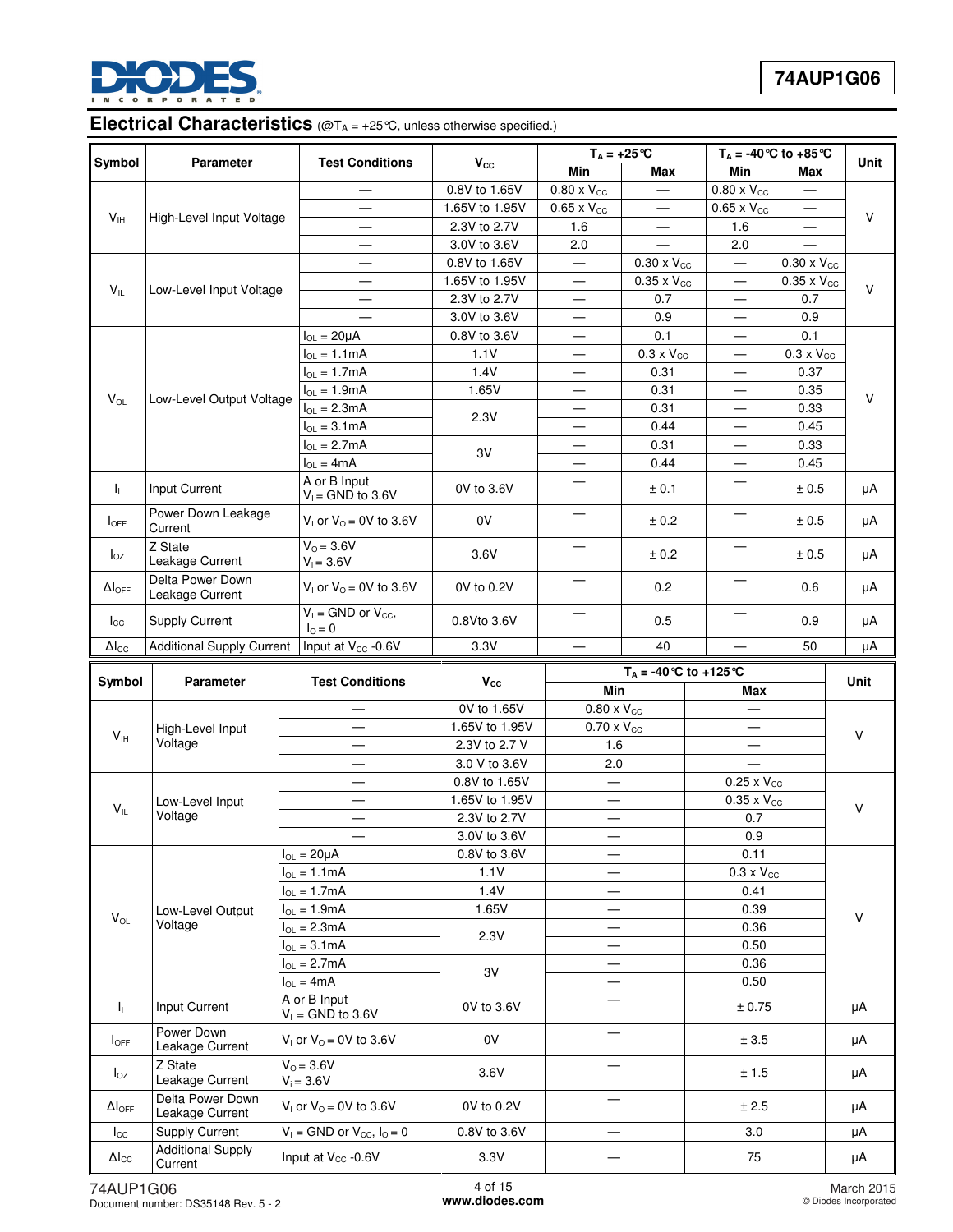

# **Switching Characteristics**

| $C_L$ = 5pF, See Figure 1 |                          |               |                  |                      |     |            |                            |      |                             |     |      |
|---------------------------|--------------------------|---------------|------------------|----------------------|-----|------------|----------------------------|------|-----------------------------|-----|------|
|                           | <b>From</b><br>Parameter | TO            |                  | $T_A = +25^{\circ}C$ |     |            | $T_A = -40$ °C to $+85$ °C |      | $T_A = -40$ °C to $+125$ °C |     | Unit |
|                           | Input                    | <b>OUTPUT</b> | $V_{\rm CC}$     | Min                  | Typ | <b>Max</b> | Min                        | Max  | Min                         | Max |      |
|                           | 0.8V                     |               | 12.8             |                      |     |            |                            |      |                             |     |      |
|                           |                          |               | $1.2V \pm 0.1V$  | 2.0                  | 4.3 | 9.9        | 2                          | 10.9 |                             | 12  |      |
|                           |                          |               | $1.5V \pm 0.1V$  | 5. ا                 | 3.1 | 6.1        | ۱.5                        | 7.1  | 5.،                         | 7.8 |      |
| t <sub>pd</sub>           | A                        |               | $1.8V \pm 0.15V$ | 1.2                  | 2.8 | 4.7        | 1.2                        | 5.7  | 1.2                         | 6.3 | ns   |
|                           |                          |               | $2.5V \pm 0.2V$  |                      | 2.2 | 3.2        |                            | 3.9  |                             | 4.3 |      |
|                           |                          |               | $3.3V \pm 0.3V$  | 0.8                  | 2.2 | 3.3        | 0.8                        | 3.6  | 0.8                         |     |      |

### $C_L = 10pF$ , See Figure 1

| Parameter | From                                 | ΤО              | <b>Vcc</b>       |      | $T_A = +25^{\circ}C$     |     | $T_A = -40$ °C to $+85$ °C<br>$T_A = -40$ °C to +125 °C |     |            | Unit |    |
|-----------|--------------------------------------|-----------------|------------------|------|--------------------------|-----|---------------------------------------------------------|-----|------------|------|----|
|           | Input                                | <b>OUTPUT</b>   |                  | Min  | Typ                      | Max | Min                                                     | Max | Min        | Max  |    |
|           |                                      | 0.8V            |                  | 15.8 | $\overline{\phantom{0}}$ |     |                                                         |     |            |      |    |
|           |                                      | $1.2V \pm 0.1V$ | 2.5              | 5.4  | 11.2                     | 2.5 | 13.2                                                    | 2.5 | 15         |      |    |
|           | $\checkmark$<br>A<br>t <sub>pd</sub> |                 | $1.5V \pm 0.1V$  | ົ    | 3.9                      |     | 2                                                       | 8.5 | ົ          | 9.4  |    |
|           |                                      |                 | $1.8V \pm 0.15V$ | 1.7  | 3.6                      | 5.4 | 1.7                                                     | 6.7 | 1.7        | 7.4  | ns |
|           |                                      | $2.5V \pm 0.2V$ | 1.4              | 2.9  | 3.8                      | 1.4 | 4.5                                                     | 1.4 | 5          |      |    |
|           |                                      |                 | $3.3V \pm 0.3V$  | 1.2  | 3.2                      | 4.6 | 1.2                                                     | 4.9 | $\cdot$ .2 | 5.4  |    |

### $C_L = 15pF$ , See Figure 1

| <b>Parameter</b> | <b>From</b> | ΤО              | $V_{\rm CC}$     |      | $T_A = +25^{\circ}C$ |            | $T_A = -40$ °C to $+85$ °C |     | $T_A = -40$ °C to +125 °C | Unit       |    |
|------------------|-------------|-----------------|------------------|------|----------------------|------------|----------------------------|-----|---------------------------|------------|----|
|                  | Input       | <b>OUTPUT</b>   |                  | Min  | Typ                  | <b>Max</b> | Min                        | Max | Min                       | <b>Max</b> |    |
|                  |             | 0.8V            |                  | 18.8 | —                    |            |                            |     |                           |            |    |
|                  |             | $1.2V \pm 0.1V$ | 2.9              | 6.4  | 12.2                 | 2.9        | 15.2                       | 2.9 | 17                        |            |    |
|                  |             | $\checkmark$    | $1.5V \pm 0.1V$  | 2.3  | 4.6                  | 7.7        | 2.3                        | 9.4 | 2.3                       | 10         |    |
| $t_{\text{pd}}$  | A           |                 | $1.8V \pm 0.15V$ | 2.1  | 4.5                  | 6.6        | 2.1                        | 7.3 | 2.1                       | 8.1        | ns |
|                  |             | $2.5V \pm 0.2V$ | 1.7              | 3.5  | 4.6                  | 1.7        | 5.1                        | 1.7 | 5.7                       |            |    |
|                  |             |                 | $3.3V \pm 0.3V$  | . 5  | 4                    | 6          | 1.5                        | 6.5 | 1.5                       | 7.2        |    |

### $C_L = 30pF$ , See Figure 1

| Parameter       | <b>From</b> | TO              | $V_{\rm CC}$      |      | $T_A = +25^{\circ}C$ |      | $T_A = -40$ °C to $+85$ °C |      | $T_A = -40$ °C to $+125$ °C | <b>Unit</b> |    |
|-----------------|-------------|-----------------|-------------------|------|----------------------|------|----------------------------|------|-----------------------------|-------------|----|
|                 | Input       | <b>OUTPUT</b>   |                   | Min  | Typ                  | Max  | <b>Min</b>                 | Max  | Min                         | Max         |    |
|                 |             | 0.8V            |                   | 27.8 |                      |      |                            |      |                             |             |    |
|                 |             | $1.2V \pm 0.1V$ | 3.9               | 9.3  | 16.5                 | 3.9  | 19.3                       | 3.9  | 21.3                        |             |    |
|                 |             |                 | $1.5V \pm 0.1V$   | 3.2  | 6.8                  | 10.1 | 3.2                        | 12   | 3.2                         | 13.2        |    |
| t <sub>pd</sub> | A           |                 | $1.8 V \pm 0.15V$ | 2.9  | 6.8                  | 10.7 | 2.9                        | 11   | 2.9                         | 12.1        | ns |
|                 |             |                 | $2.5V \pm 0.2V$   | 2.5  | 5.3                  | 7.2  | 2.5                        | 7.8  | 2.5                         | 8.6         |    |
|                 |             |                 | $3.3V \pm 0.3V$   | 2.3  | 6.5                  | 10.5 | 2.3                        | 10.8 | 2.3                         | 11.9        |    |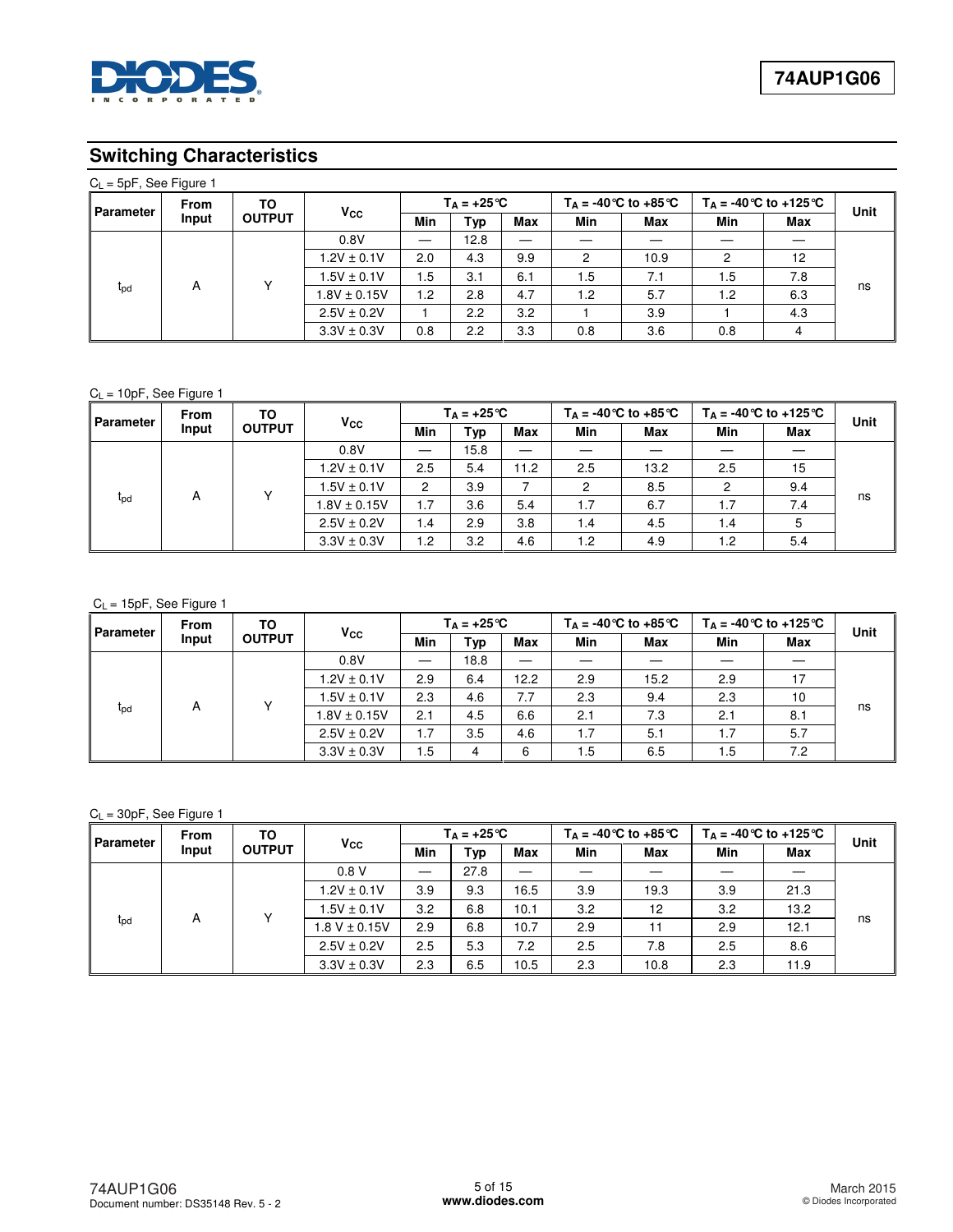

# **Operating and Package Characteristics** (@T<sub>A = +25</sub>°C, unless otherwise specified.)

|                      | <b>Parameter</b>                                    | <b>Test</b><br><b>Conditions</b> |                 | <b>V<sub>cc</sub></b> | Typ | <b>Unit</b> |
|----------------------|-----------------------------------------------------|----------------------------------|-----------------|-----------------------|-----|-------------|
|                      |                                                     |                                  |                 | 0.8V                  | 2.6 |             |
|                      |                                                     |                                  |                 | $1.2V \pm 0.1V$       | 2.8 |             |
|                      | Power Dissipation<br>$C_{\text{pd}}$<br>Capacitance | $f = 1$ MHz                      |                 | $1.5V \pm 0.1V$       | 2.9 |             |
|                      |                                                     | No Load                          |                 | $1.8V \pm 0.15V$      | 3.1 | pF          |
|                      |                                                     |                                  | $2.5V \pm 0.2V$ | 3.6                   |     |             |
|                      |                                                     |                                  |                 | $3.3V \pm 0.3V$       | 4.2 |             |
| Ci                   | Input Capacitance                                   | $V_i = V_{CC}$ or GND            |                 | 0V or 3.3V            | 1.5 | pF          |
|                      |                                                     | SOT353                           |                 |                       | 371 |             |
|                      |                                                     | X2-DFN0808-4                     |                 | --                    | 430 |             |
|                      | <b>Thermal Resistance</b>                           | X1-DFN1010-6                     |                 |                       | 435 | °C/W        |
| $\theta_{JA}$        | Junction-to-Ambient                                 | X2-DFN1010-6                     | (Note 9)        |                       | 445 |             |
|                      |                                                     | X2-DFN1409-6                     |                 |                       | 470 |             |
|                      |                                                     | X2-DFN1410-6                     |                 | _                     | 460 |             |
|                      |                                                     | SOT353                           |                 |                       | 143 |             |
|                      |                                                     | X2-DFN0808-4                     |                 |                       | 240 |             |
|                      | <b>Thermal Resistance</b>                           | X1-DFN1010-6                     |                 |                       | 250 | °C/W        |
| $\theta_{\text{JC}}$ | Junction-to-Case                                    | X2-DFN1010-6                     | (Note 9)        |                       | 250 |             |
|                      |                                                     | X2-DFN1409-6                     |                 |                       | 275 |             |
|                      |                                                     | X2-DFN1410-6                     |                 |                       | 265 |             |

Note: 9. Test condition for each of the six package types: Device mounted on FR-4 substrate PC board, 2oz copper, with minimum recommended pad layout.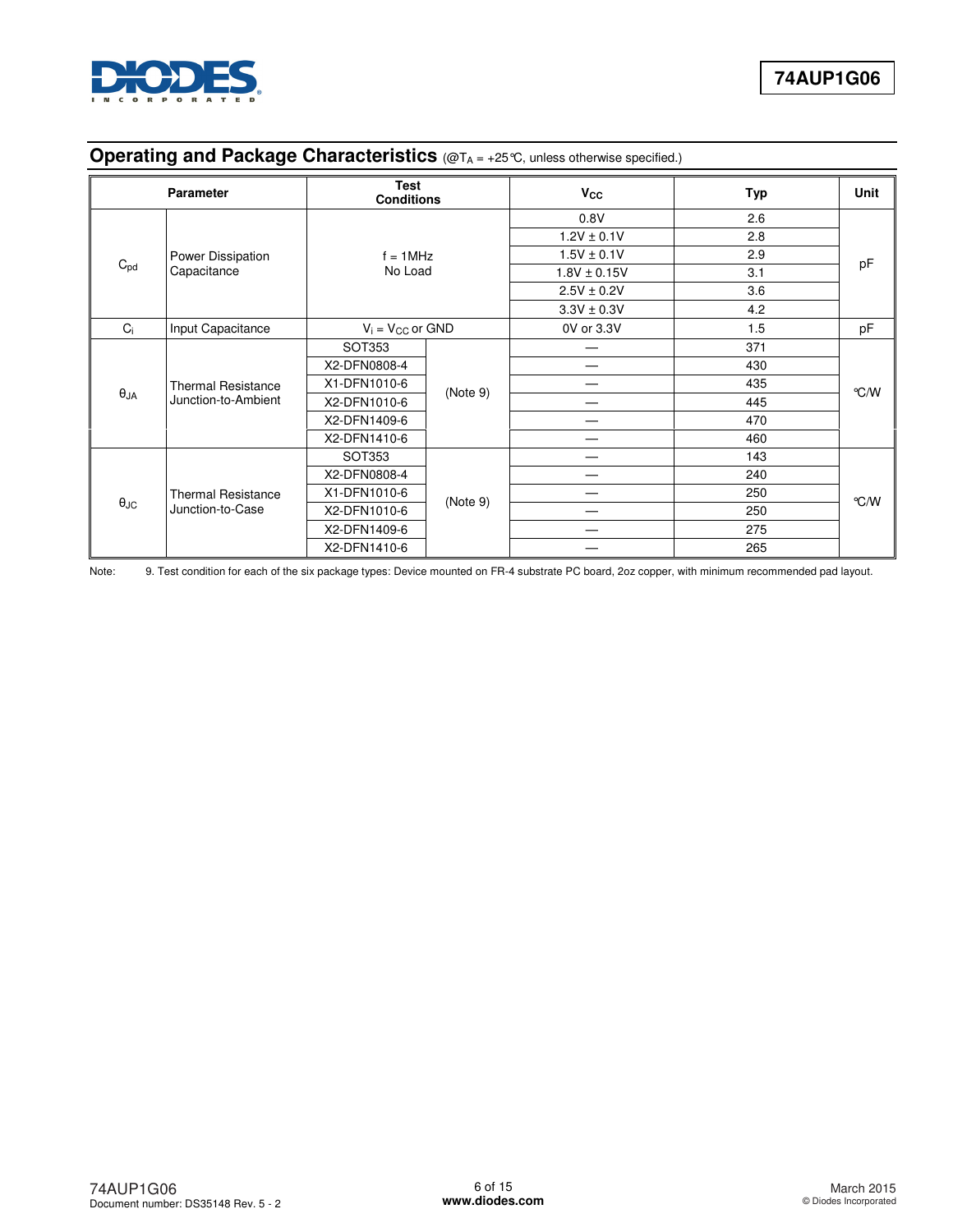

### **Parameter Measurement Information**



| TECT | `                            | .   |
|------|------------------------------|-----|
| ïы   | $^{\circ}$ " $\sim$<br>viudu | 177 |

|               | <b>Inputs</b>  |           |                |                   |                 |       |
|---------------|----------------|-----------|----------------|-------------------|-----------------|-------|
| $V_{\rm CC}$  | V <sub>1</sub> | $t_r/t_f$ | Vм             | <b>VLOAD</b>      | $C_L$           | VΔ    |
| 0.8V          | Vcc            | ≤3ns      | $V_{\rm CC}/2$ | $2 \times V_{CC}$ | 5, 10, 15, 30pF | 0.1V  |
| $1.2V + 0.1V$ | Vcc.           | ≤3ns      | $V_{\rm CC}/2$ | $2 \times V_{CC}$ | 5, 10, 15, 30pF | 0.1V  |
| $1.5V + 0.1V$ | Vcc            | ≤ $3ns$   | $V_{\rm CC}/2$ | $2 \times V_{CC}$ | 5, 10, 15, 30pF | 0.1V  |
| 1.8V±0.15V    | Vcc            | ≤3ns      | $V_{\rm CC}/2$ | $2 \times V_{CC}$ | 5, 10, 15, 30pF | 0.15V |
| $2.5V + 0.2V$ | Vcc            | ≤3ns      | $V_{\rm CC}/2$ | $2 \times V_{CC}$ | 5, 10, 15, 30pF | 0.15V |
| $3.3V + 0.3V$ | Vcc            | ≤3ns      | $V_{\rm CC}/2$ | $2 \times V_{CC}$ | 5, 10, 15, 30pF | 0.3V  |





**Voltage Waveform Enable and Disable Times Low and High Level Enabling**

#### **Figure 1 Load Circuit and Voltage Waveforms**

Notes: A. Includes test lead and test apparatus capacitance.

- B. All pulses are supplied at pulse repetition rate ≤ 10 MHz.
- C. Inputs are measured separately one transition per measurement.
- D. For the open drain device the specified propagation delay t<sub>PD</sub> is the same as t<sub>PLZ</sub> and t<sub>PZL.</sub>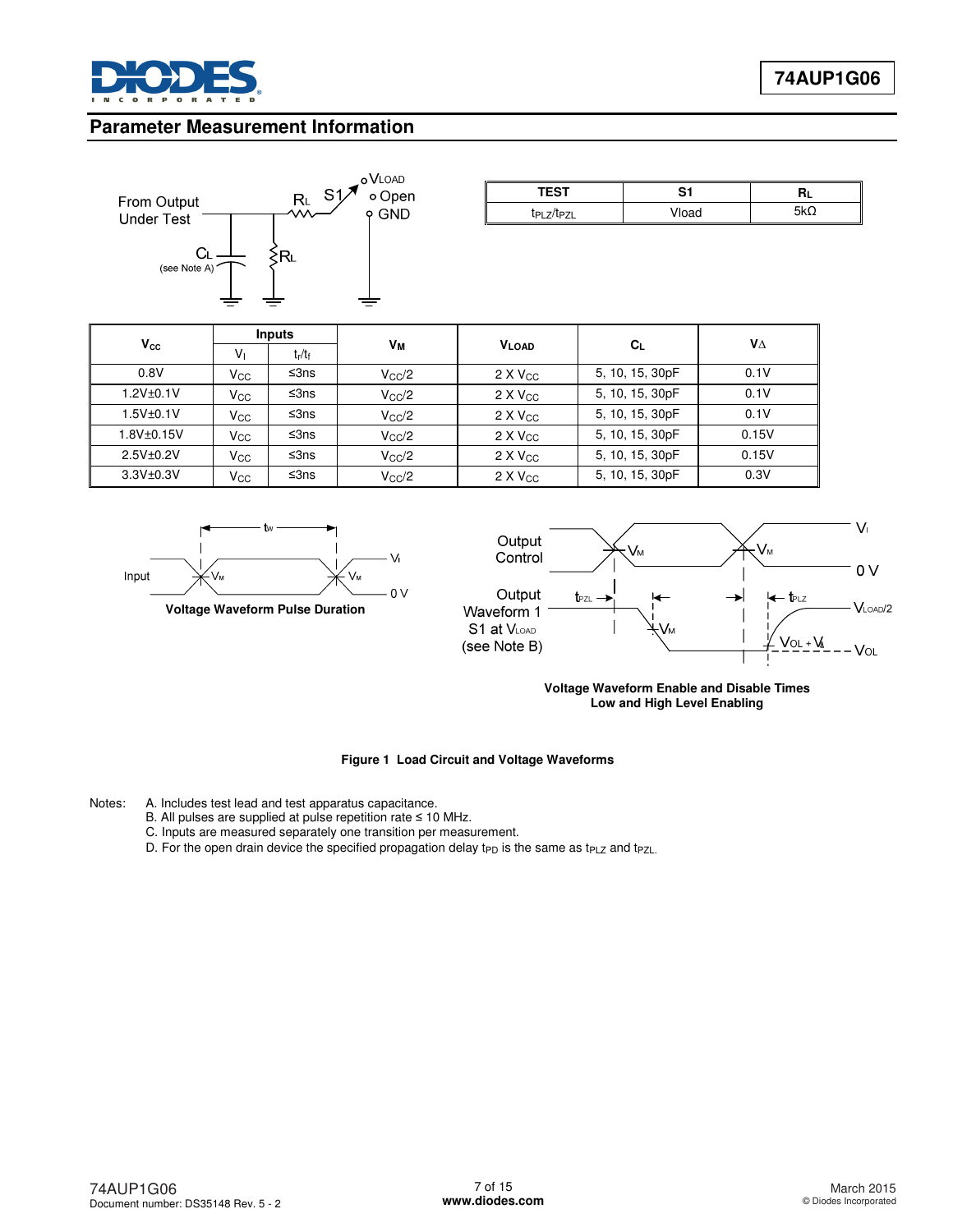

### **Marking Information**

**(1) SOT353** 



| <b>Part Number</b> | Package | <b>Identification Code</b> |  |
|--------------------|---------|----------------------------|--|
| 74AUP1G06SE-7      | SOT353  | XМ                         |  |

### **(2) X2-DFN0808-4, X1-DFN1010-6, X2-DFN1010-6, X2-DFN1409-6 and X2-DFN1410-6**

### **(Top View)**



| <b>Part Number</b> | Package      | <b>Identification Code</b> |
|--------------------|--------------|----------------------------|
| 74AUP1G06FS3-7     | X2-DFN0808-4 | YM                         |
| 74AUP1G06FW5-7     | X1-DFN1010-6 | Q5                         |
| 74AUP1G06FW4-7     | X2-DFN1010-6 | XM                         |
| 74AUP1G06FX4-7     | X2-DFN1409-6 | HD                         |
| 74AUP1G06FZ4-7     | X2-DFN1410-6 | XМ                         |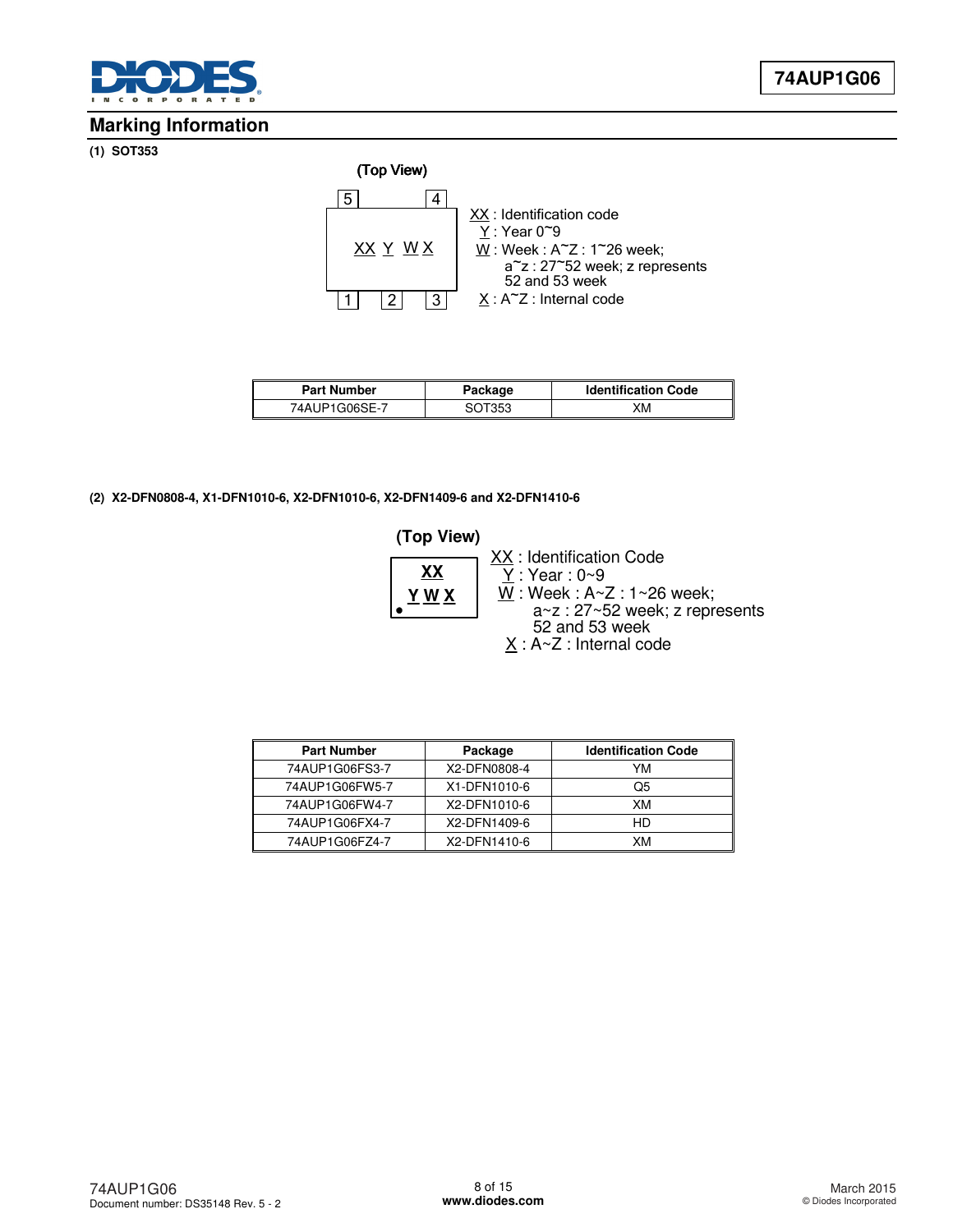

# **SOT353 Package Outline Dimensions and Suggested Pad Layout**



|                        | <b>SOT353</b> |            |       |  |  |
|------------------------|---------------|------------|-------|--|--|
| Dim                    | Min           | Max        | Typ   |  |  |
| A                      | 0.10          | 0.30       | 0.25  |  |  |
| в                      | 1.15          | 1.35       | 1.30  |  |  |
| C                      | 2.00          | 2.20       | 2.10  |  |  |
| D                      |               | $0.65$ Typ |       |  |  |
| F                      | 0.40          | 0.45       | 0.425 |  |  |
| н                      | 1.80          | 2.20       | 2.15  |  |  |
| J                      | ი             | 0.10       | 0.05  |  |  |
| ĸ                      | 0.90          | 1.00       | 1.00  |  |  |
| L                      | 0.25          | 0.40       | 0.30  |  |  |
| М                      | 0.10          | 0.22       | 0.11  |  |  |
| $\alpha$               | 0°            | R۰         |       |  |  |
| Dimensions in n<br>All |               |            |       |  |  |



| <b>Dimensions</b> | Value (in mm) |  |
|-------------------|---------------|--|
| z                 | 2.5           |  |
| G                 | 1.3           |  |
| x                 | 0.42          |  |
|                   | 0.6           |  |
| C1                | 1.9           |  |
| C2                | 0.65          |  |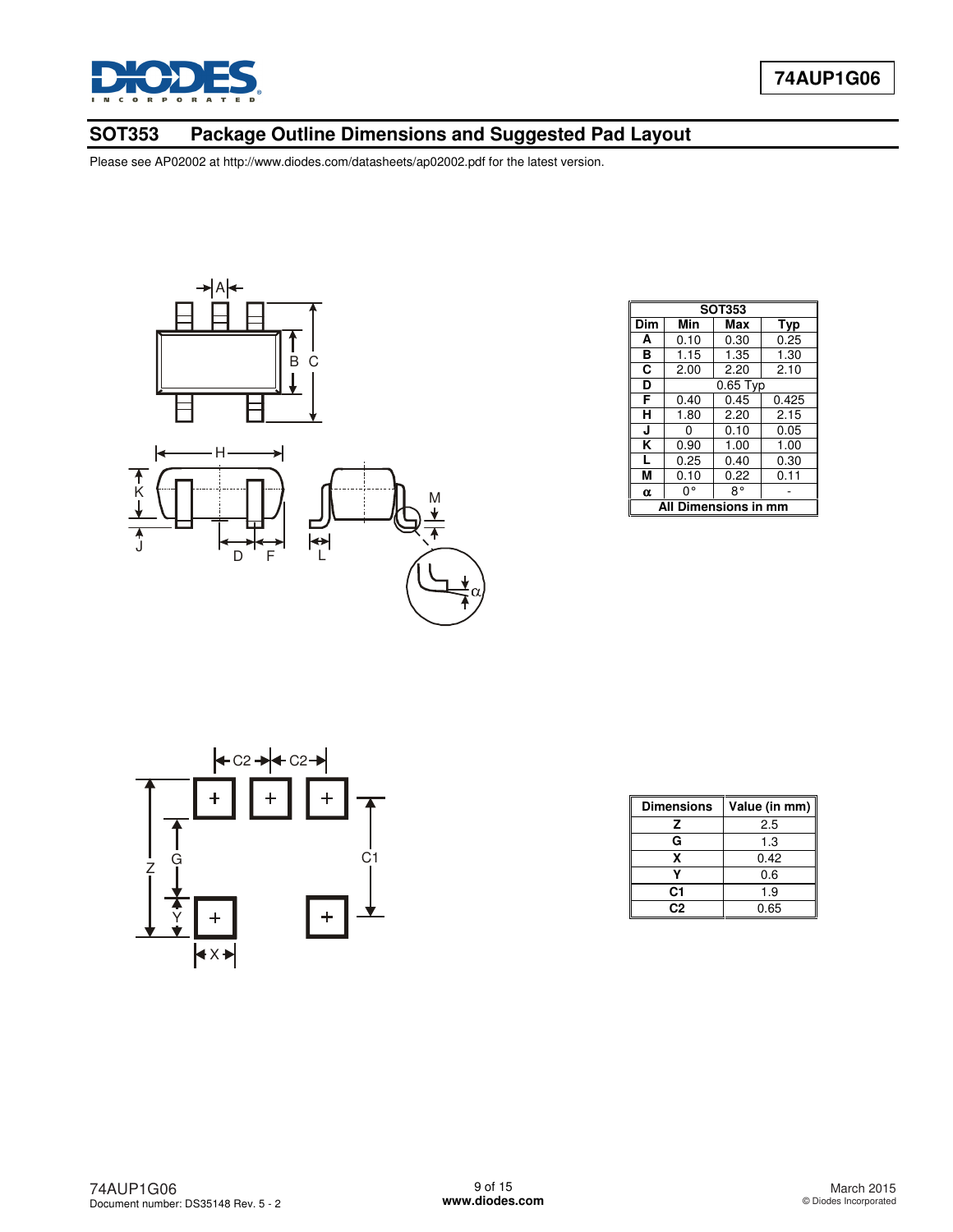

# **X2-DFN0808-4 Package Outline Dimensions and Suggested Pad Layout**



|                         | X2-DFN0808-4 |      |      |  |  |
|-------------------------|--------------|------|------|--|--|
| Dim                     | Min          | Max  | Typ  |  |  |
| A                       | 0.25         | 0.35 | 0.30 |  |  |
| A1                      | 0            | 0.04 | 0.02 |  |  |
| A <sub>3</sub>          |              |      | 0.13 |  |  |
| b                       | 0.17         | 0.27 | 0.22 |  |  |
| D                       | 0.75         | 0.85 | 0.80 |  |  |
| D <sub>2</sub>          | 0.15         | 0.35 | 0.25 |  |  |
| Е                       | 0.75         | 0.85 | 0.80 |  |  |
| E <sub>2</sub>          | 0.15         | 0.35 | 0.25 |  |  |
| е                       |              |      | 0.48 |  |  |
| ĸ                       | 0.20         |      |      |  |  |
| L                       | 0.17         | 0.27 | 0.22 |  |  |
| L1                      | 0.02         | 0.12 | 0.07 |  |  |
| z                       |              |      | 0.05 |  |  |
| Dimensions in mm<br>All |              |      |      |  |  |



| Dimensions     | Value |
|----------------|-------|
| С              | 0.480 |
| X              | 0.320 |
| Χ1             | 0.300 |
| <b>X2</b>      | 0.106 |
| X <sub>3</sub> | 0.800 |
| γ              | 0.320 |
| Υ1             | 0.300 |
| Υ2             | 0.106 |
| Y3             | 0.900 |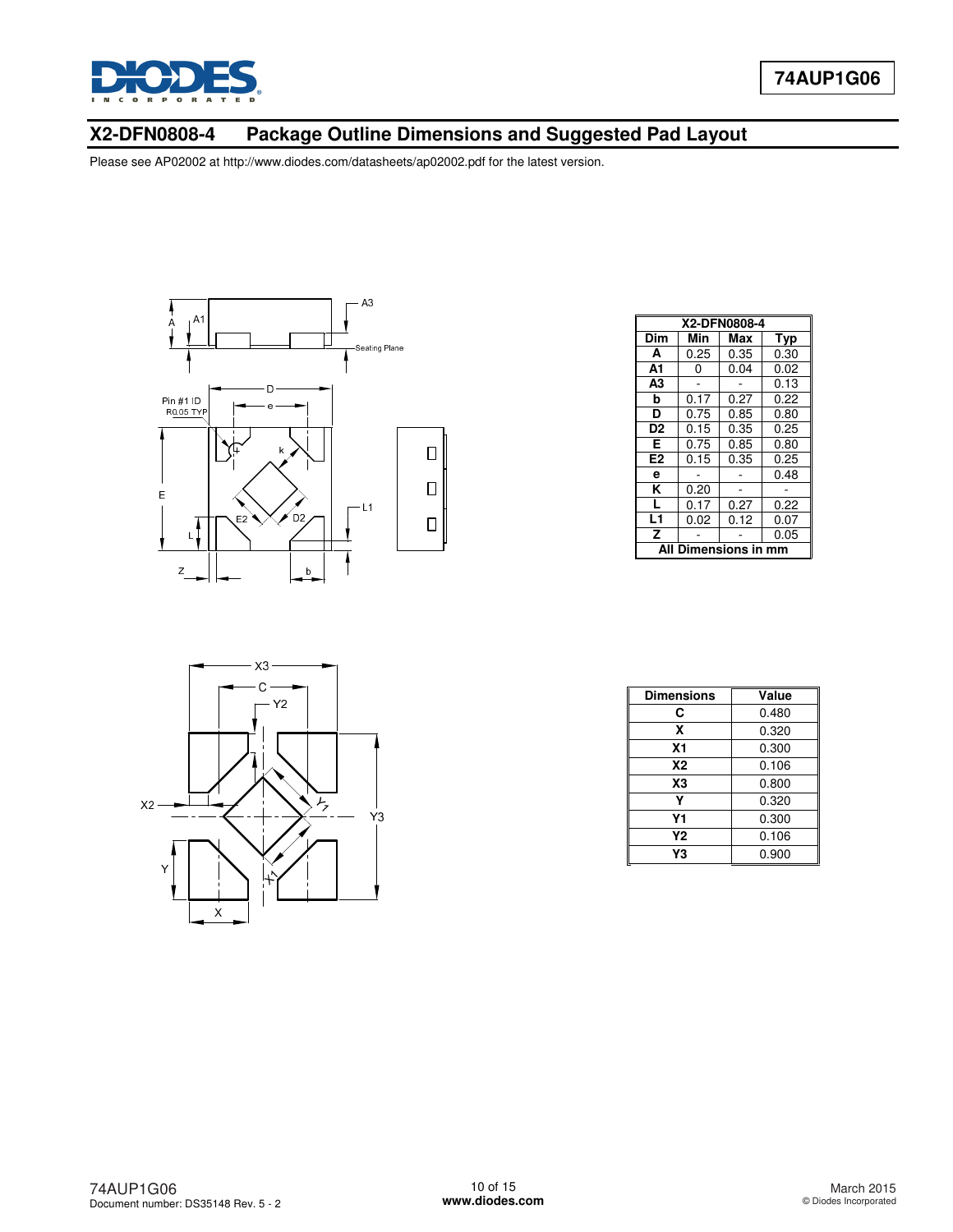

# **X1-DFN1010-6 Package Outline Dimensions and Suggested Pad Layout**



| X1-DFN1010-6              |          |          |      |  |
|---------------------------|----------|----------|------|--|
| Dim                       | Min      | Max      | Typ  |  |
| A                         |          | 0.50     | 0.39 |  |
| A1                        |          | 0.04     |      |  |
| b                         | 0.12     | 0.20     | 0.15 |  |
| D                         | 0.95     | 1.050    | 1.00 |  |
| Е                         | 0.95     | 1.050    | 1.00 |  |
| e                         | 0.35 BSC |          |      |  |
| e1                        |          | 0.55 BSC |      |  |
| L3                        | 0.27     | 0.30     | 0.30 |  |
| L3a                       | 0.32     | 0.40     | 0.35 |  |
| mensions in m<br>Diı<br>Δ |          |          |      |  |



| Dimensions     | Value<br>(in mm) |  |
|----------------|------------------|--|
| С              | 0.350            |  |
| G              | 0.150            |  |
| G1             | 0.150            |  |
| X              | 0.200            |  |
| X <sub>1</sub> | 0.900            |  |
| γ              | 0.500            |  |
| Υ1             | 0.525            |  |
| Υ2             | 0.475            |  |
| Y3             | 1.150            |  |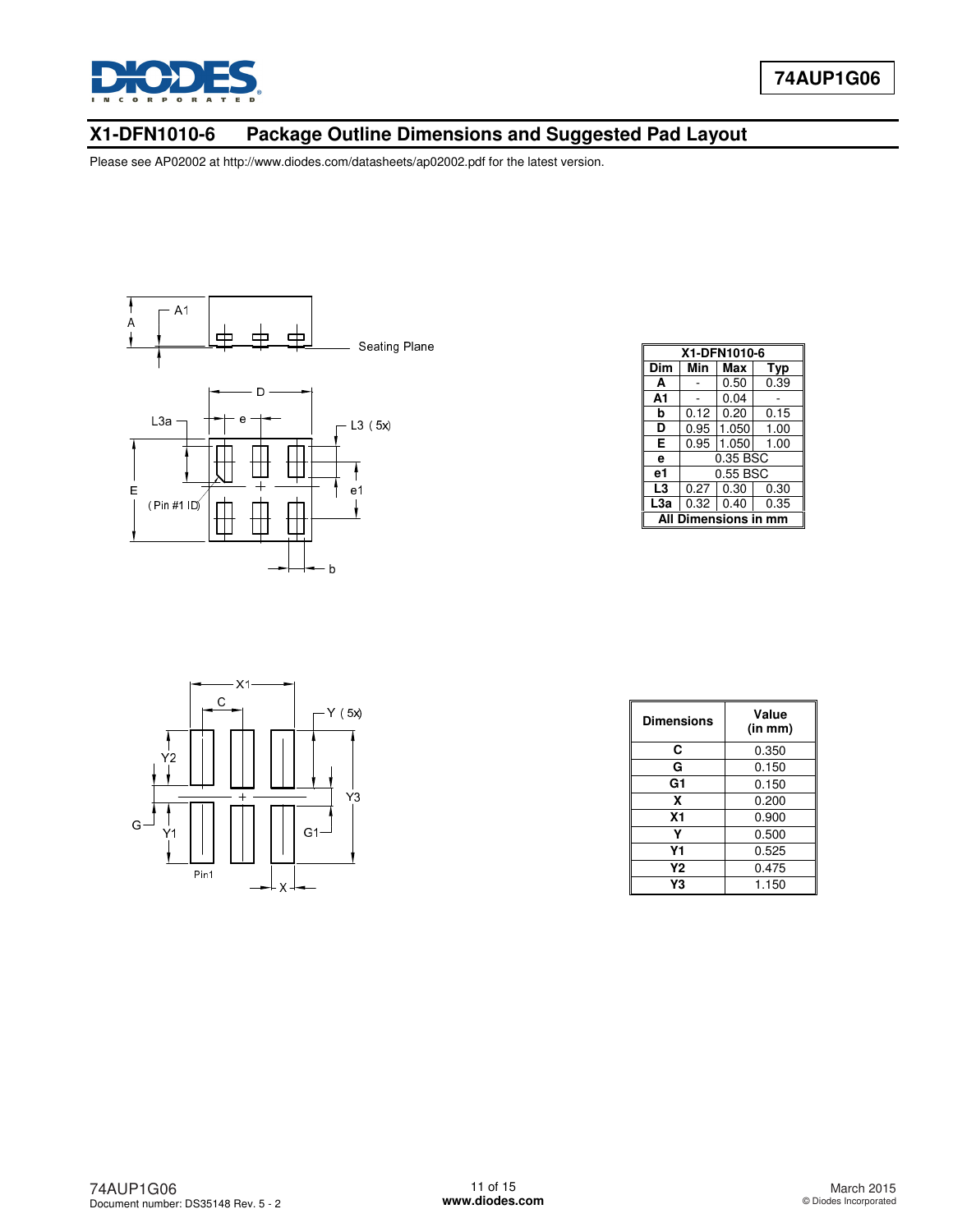

# **X2-DFN1010-6 Package Outline Dimensions and Suggested Pad Layout**





| X2-DFN1010-6 |      |      |       |  |
|--------------|------|------|-------|--|
| Dim          | Min  | Max  | Typ   |  |
| A            |      | 0.40 | 0.39  |  |
| A1           | 0.00 | 0.05 | 0.02  |  |
| A3           |      |      | 0.13  |  |
| b            | 0.14 | 0.20 | 0.17  |  |
| b1           | 0.05 | 0.15 | 0.10  |  |
| D            | 0.95 | 1.05 | 1.00  |  |
| E            | 0.95 | 1.05 | 1.00  |  |
| e            |      |      | 0.35  |  |
| L            | 0.35 | 0.45 | 0.40  |  |
| ĸ            | 0.15 |      |       |  |
| Z            |      |      | 0.065 |  |
| mensions in  |      |      |       |  |



| <b>Dimensions</b> | Value<br>(in mm) |
|-------------------|------------------|
| C                 | 0.350            |
| G                 | 0.150            |
| x                 | 0.200            |
| <b>X1</b>         | 0.900            |
|                   | 0.550            |
| ν1                | 1.250            |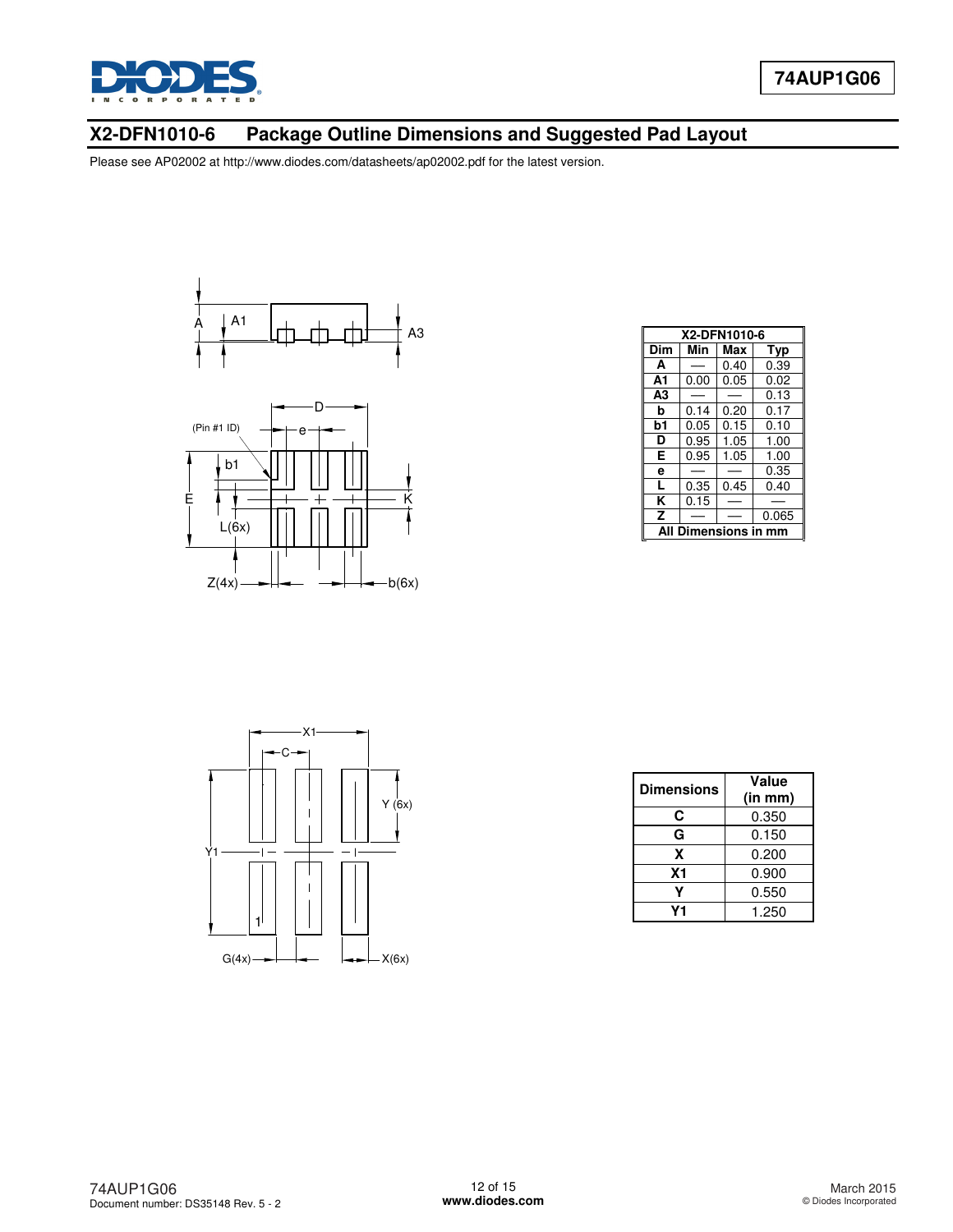

# **X2-DFN1409-6 Package Outline Dimensions and Suggested Pad Layout**





| Dim                  | Min  | Max  |       |
|----------------------|------|------|-------|
|                      |      |      | Typ   |
| A                    |      | 0.40 | 0.39  |
| A1                   | 0    | 0.05 | 0.02  |
| A <sub>3</sub>       |      |      | 0.13  |
| Ø                    | 0.20 | 0.30 | 0.25  |
| D                    | 1.35 | 1.45 | 1.40  |
| Е                    | 0.85 | 0.95 | 0.90  |
| e1                   |      |      | 0.50  |
| e2                   |      |      | 0.50  |
| Z <sub>1</sub>       |      |      | 0.075 |
| Z <sub>2</sub>       |      |      | 0.075 |
| All Dimensions in mm |      |      |       |



| <b>Dimensions</b> | Value<br>(in m <sub>m</sub> ) |
|-------------------|-------------------------------|
| С                 | 1.000                         |
| C <sub>1</sub>    | 0.500                         |
| D                 | 0.300                         |
| G                 | 0.200                         |
| G1                | 0.200                         |
| x                 | 0.400                         |
|                   | 0.150                         |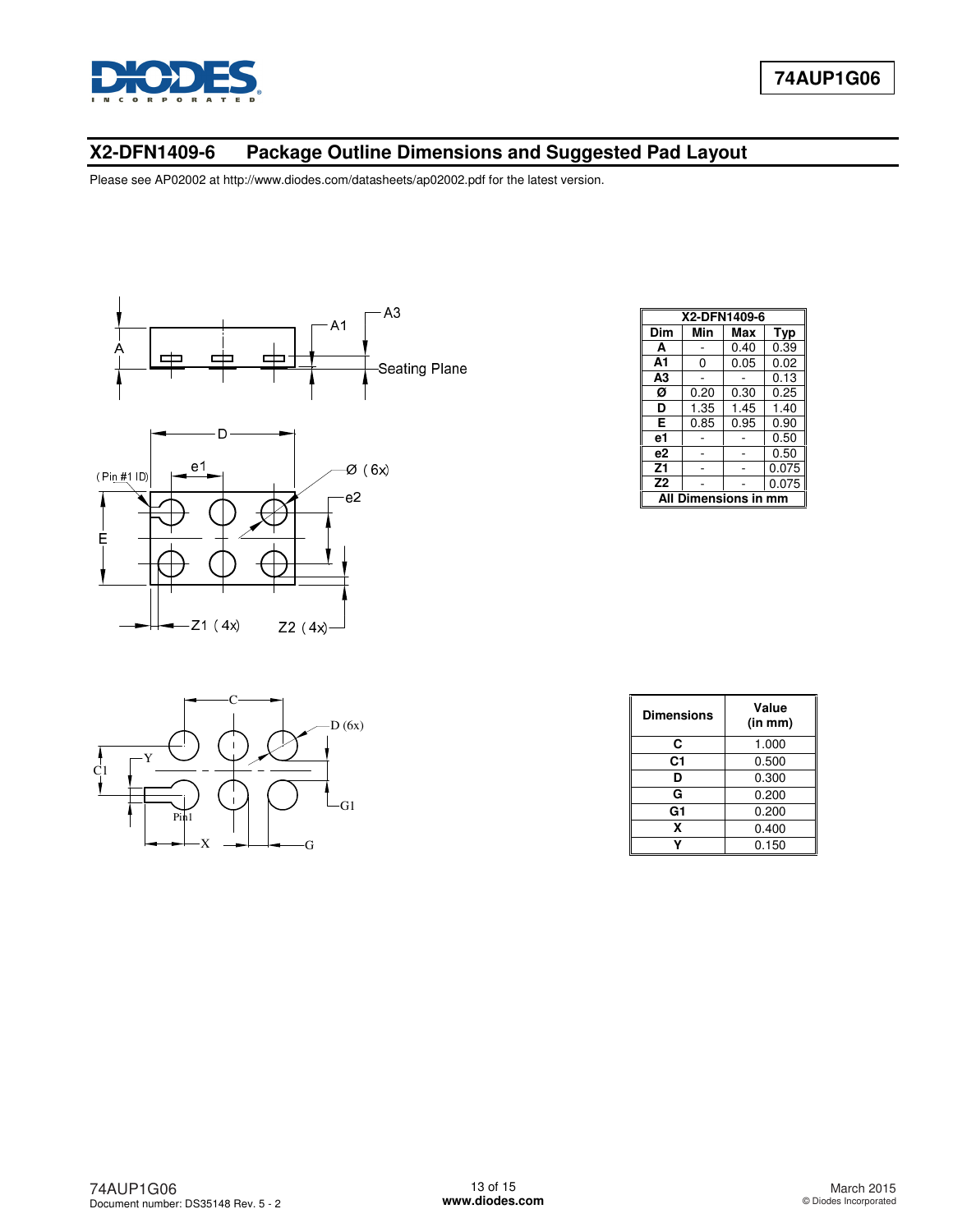

# **X2-DFN1410-6 Package Outline Dimensions and Suggested Pad Layout**



| X2-DFN1410-6           |       |       |            |  |
|------------------------|-------|-------|------------|--|
| Dim                    | Min   | Max   | <b>Typ</b> |  |
| A                      |       | 0.40  | 0.39       |  |
| A1                     | 0.00  | 0.05  | 0.02       |  |
| A3                     |       |       | 0.13       |  |
| b                      | 0.15  | 0.25  | 0.20       |  |
| D                      | 1.35  | 1.45  | 1.40       |  |
| Е                      | 0.95  | 1.05  | 1.00       |  |
| e                      |       |       | 0.50       |  |
| L                      | 0.25  | 0.35  | 0.30       |  |
| Z                      |       |       | 0.10       |  |
| Z <sub>1</sub>         | 0.045 | 0.105 | 0.075      |  |
| Dimensions in mm<br>ΔI |       |       |            |  |



| <b>Dimensions</b> | Value<br>(in mm) |
|-------------------|------------------|
| C                 | 0.500            |
| G                 | 0.250            |
| x                 | 0.250            |
| <b>X1</b>         | 1.250            |
|                   | 0.525            |
| V1                | 1.250            |